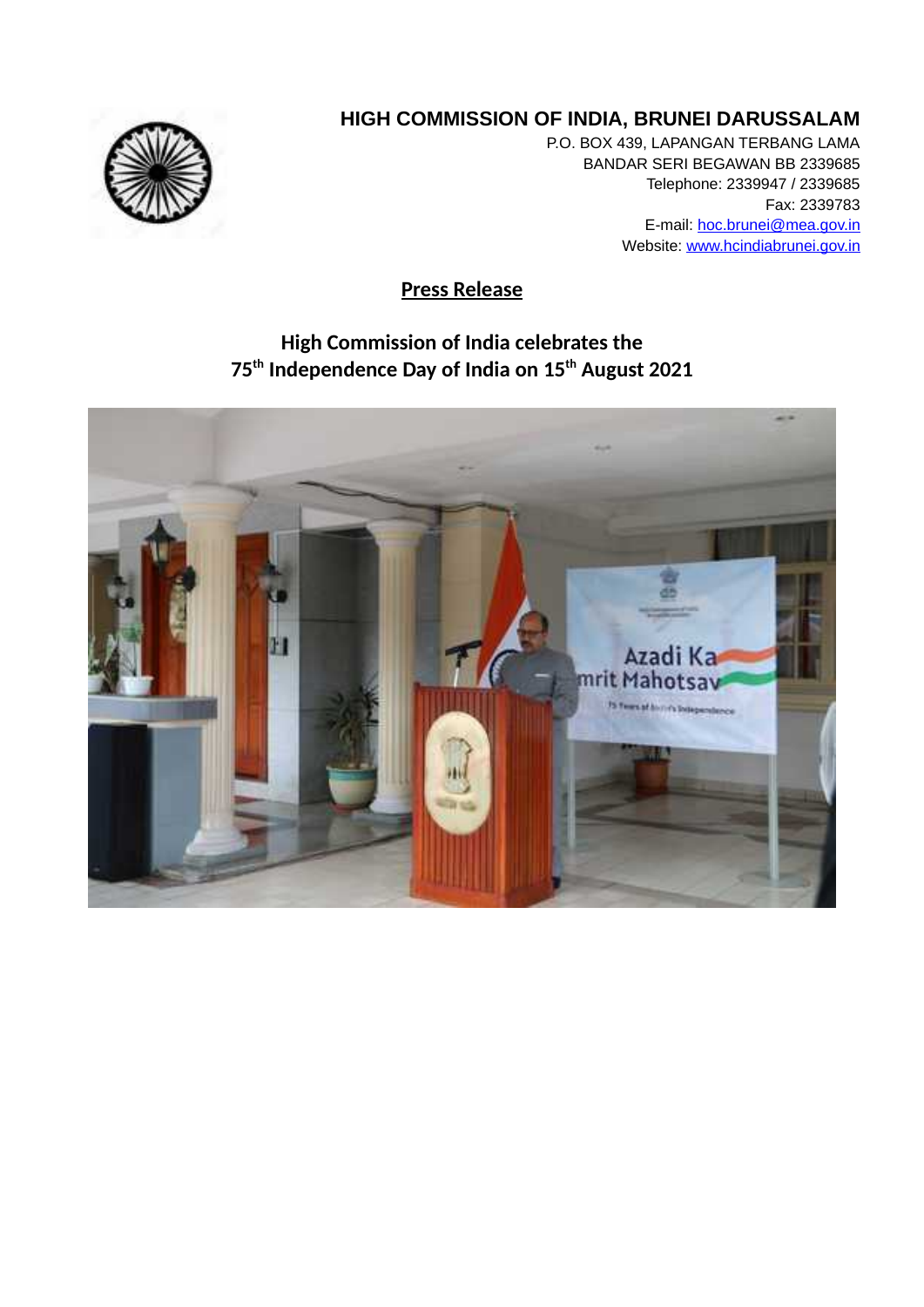High Commission of India in Brunei Darussalam celebrated the 75<sup>th</sup> Independence Day of India on 15<sup>th</sup> August 2021 at 8.00 am at the Chancery premises. The event was celebrated in a restricted manner and in strict compliance of the COVID-19 protocols.

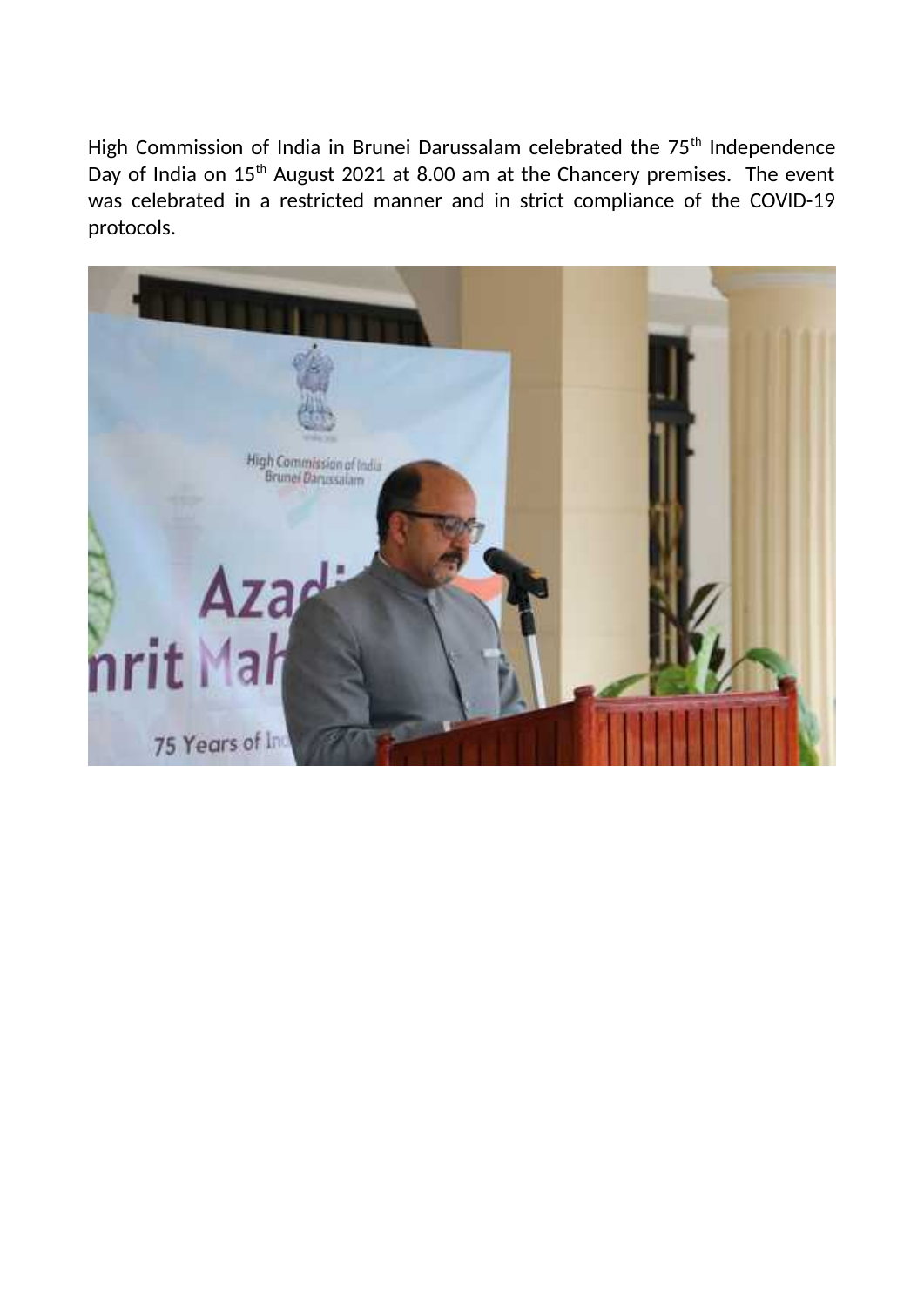During the event, High Commissioner H.E. Mr. Ajaneesh Kumar hoisted the National Flag. This was followed by singing of the National Anthem after which the High Commissioner read excerpts from the Address to the Nation by Hon'ble President of India, H.E. Mr. Ram Nath Kovind, delivered on the eve of the Independence Day. Copy of the President's speech is enclosed.

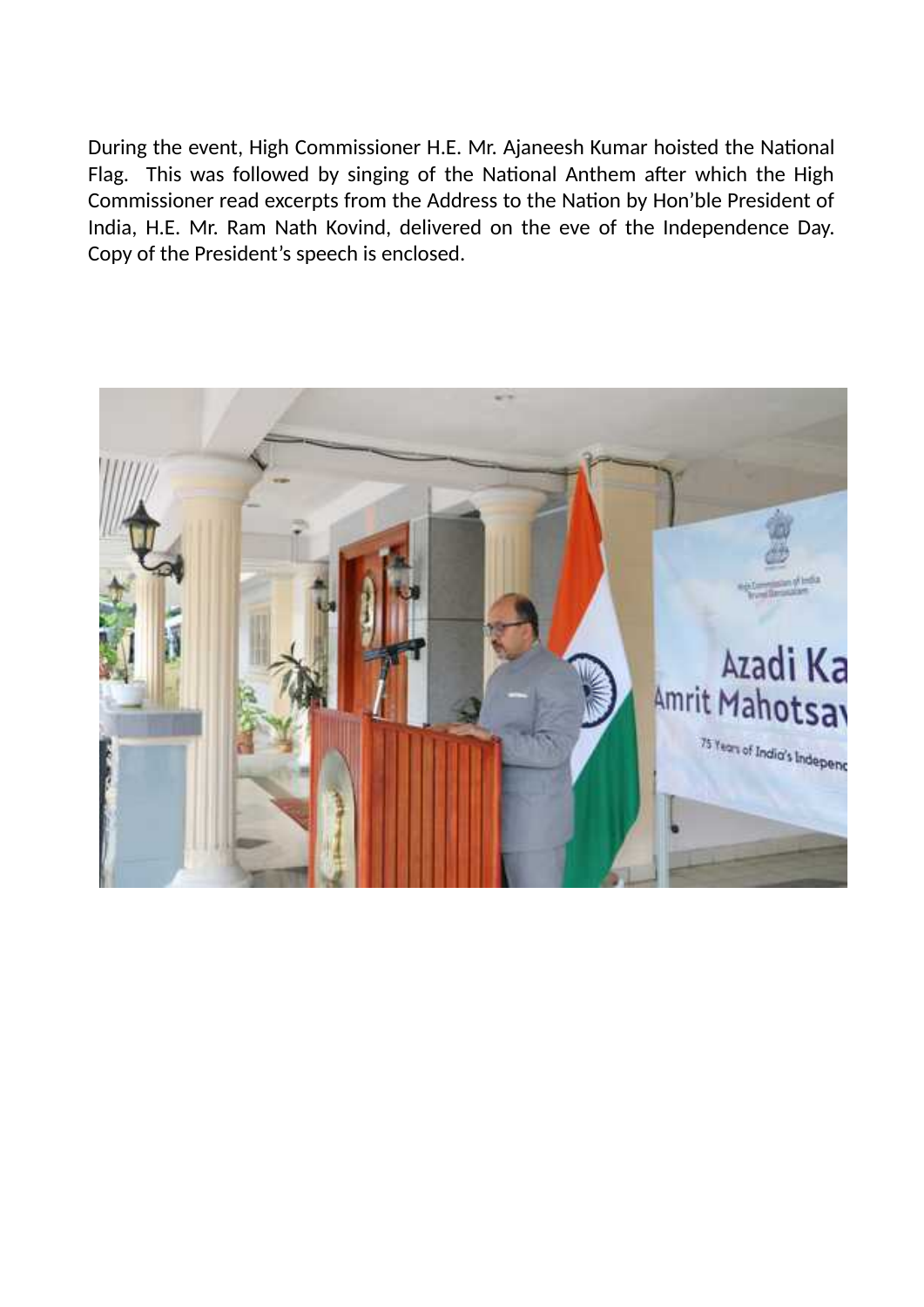In his Address, the Hon'ble Rashtrapatiji emphasized that the vaccines are the best possible protection science offers to us. He also said that under the world's biggest vaccination campaign going on in India, more than 500 million fellow citizens have been vaccinated so far. He also emphasized on the relevance of the core values enshrined in the Indian Constitution which are Justice, Liberty, Equality and Fraternity.